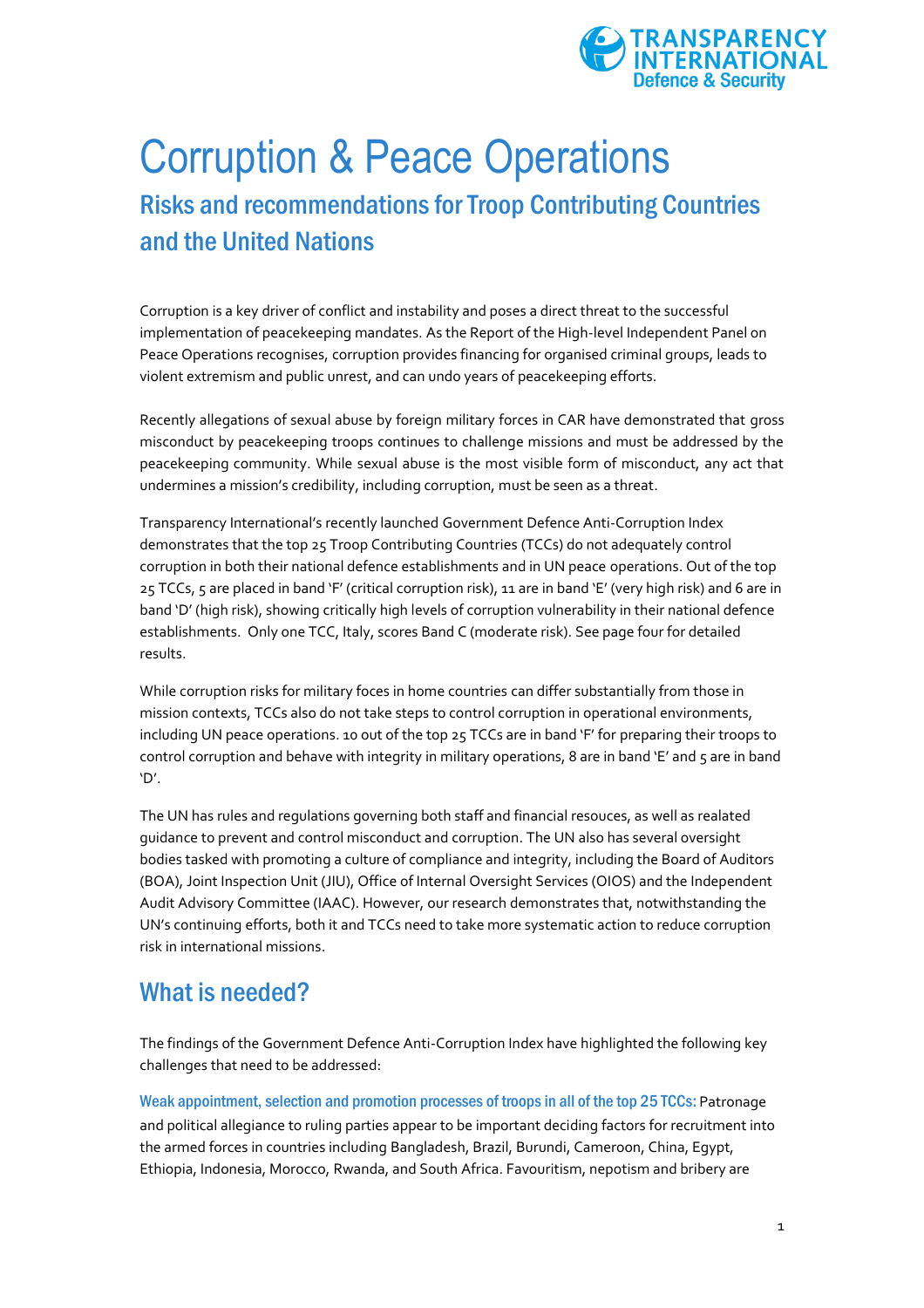

important factors in Burkina Faso, Ghana, Niger and Senegal. In Niger, for example, the Djema ethnic group tend to be favoured by the military, and in Togo, approximately 80% of the officers are from the Kabye ethnic group whilst they only constitute 23% of the population.

Peacekeeping missions can be seen by some as lucrative opportunities for better remuneration and promotion. With few measures in place to prevent corruption in appointments, promotions and selection in most of the top TCCs, there is a risk that corruption and patronage relationships influence troop selection to UN peacekeeping missions.

No doctrine on corruption as a strategic threat to operations: None of the top 25 TCCs have military doctrine that addresses corruption as a strategic threat to operations. Some of the armed forces in these countries have good awareness of the negative effects of corruption in the governance and performance of the armed forces. In Ethiopia, for example, ethics and anti-corruption officers are allocated to each army division, coordinated under the Ethics Directorate of the Ministry of Defence. However, in none of the top 25 TCCs is corruption explicitly recognised as a threat to the success of military operations, including UN peacekeeping.

Insufficient anti-corruption training and guidance provided to troops prior to deployment: None of the top 25 TCCs has anti-corruption training for troops and commanders before they deploy on operations. There are general ethics courses provided to the armed forces in approximately 40% of the top 25 TCCs. However, these training courses do not deal with the complexities of UN operational environments. In Egypt, Pakistan, Cameroon, Morocco, Brazil, Rwanda, Nepal and Senegal, no known anti-corruption training courses are offered to troops.

Trained corruption monitors are not deployed to the field: None of the top 25 TCCs follow best practice in deploying anti-corruption monitors to missions. A few countries such as Bangladesh and Niger give jurisdiction to entities such as the Military Police or the Intelligence Services to monitor criminal behaviour; however, this is not regular practice and usually does not cover corruption offences in UN peace operations. At the mission level Conduct and Discipline Teams have developed training and raised awareness of the issues, and OIOS has been responsible for investigating serious allegations that represent a major risk to a mission, which include corruption. Notwithstanding existing rules covering specific issues such as procurement, the potential damage that corruption can inflict is frequently overlooked due to a lack of awareness of the threat, the shortage of guidance and the limited training available.

Severe limitations in addressing breaches to military code of conduct: Because the UN relies on TCCs to discipline their own troops for offences committed during a UN peace operation, it is vital that TCCs have systems in place to deal with corruption by their troops. It is encouraging to note current attempts to strengthen the process through naming TCCs and providing information on action taken in relation to SEA incidents in CAR<sup>1</sup>. However, in approximately 40% of the top 25 TCCs, there is no evidence that other breaches of codes of conduct such as engaging in corrupt activities are addressed by the armed forces. Where there is some information available to the public, for example, in Benin, Brazil, Cameroon, India, Niger, Senegal, South Africa and Morocco, there is considerable inconsistency and lack of effectiveness in enforcement. In most cases, offenders are

<sup>1</sup> Statement by ASG Banbury 29 January 2016, "UN officials name countries whose troops are accused of sexually abusing minors in Central African Republic," UN News Centre: <http://www.un.org/apps/news/story.asp?NewsID=53120#.VvwJBeIrLIU>

 $\overline{a}$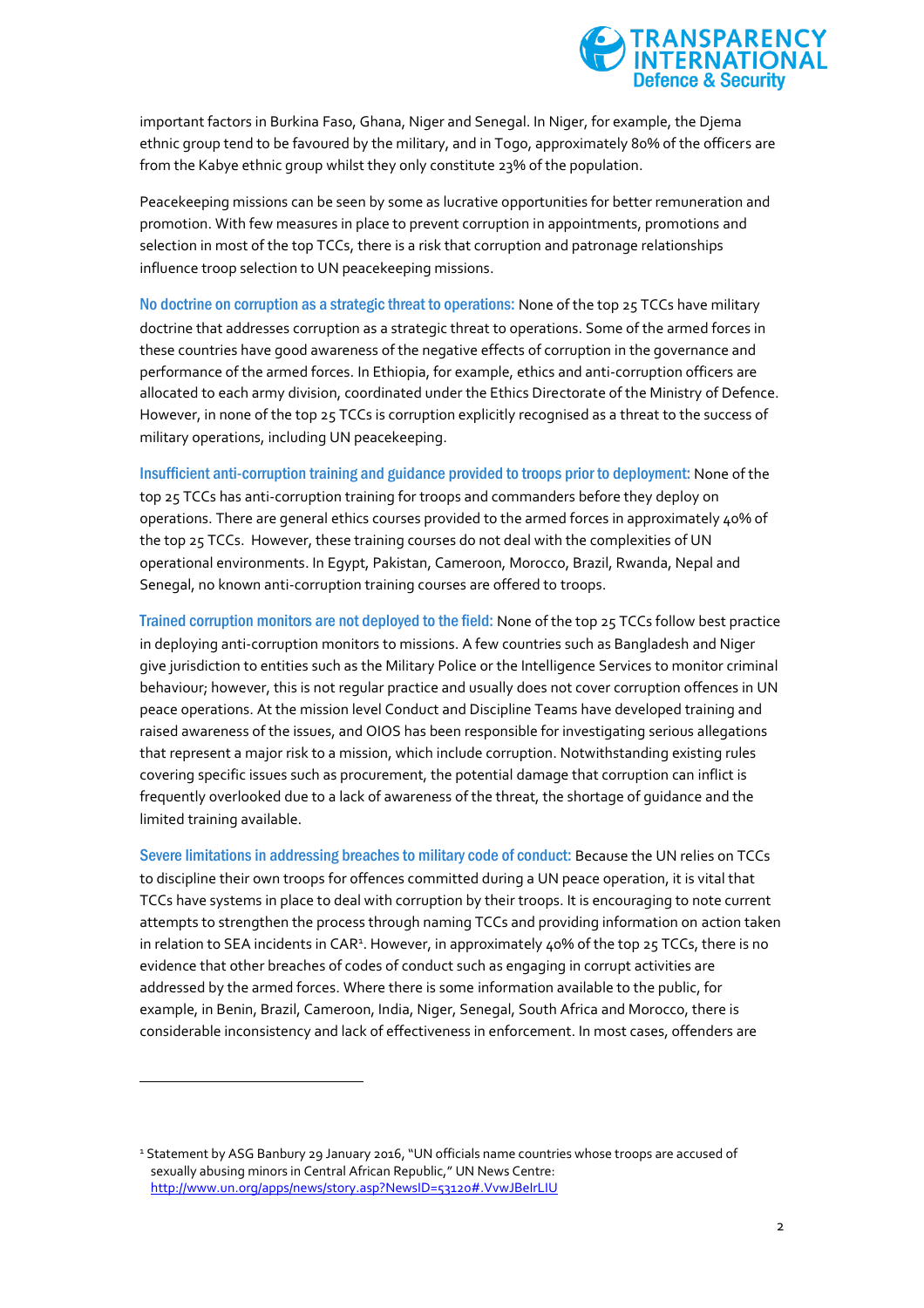

simply redeployed elsewhere rather than brought to court. Where there are high profile cases of prosecution of armed personnel for corruption, such as in China, they are often politically motivated.

UN reimbursements to TCCs are not regulated in a transparent manner: Off-budget income, including UN reimbursement for troop contributions, is common in all 25 top TCCs. However, the use of these funds is not transparently regulated. For example, in India, if off-budget income were added to the published national budget, it would have brought total Indian defence spending to 1.3 times the official budget in 2005 and 1.4 times in 2010. In Indonesia, off-budget expenditure accounts for around 20 per cent of the defence budget. However, there is no publication or scrutiny of defence income other than the central government's allocation, including UN reimbursement. This lack of transparency creates a risk of diversion and misuse.

## Recommendations

Transparent and objective systems for troop selection for UN peacekeeping: TCCs should establish independent, objective, meritocratic and transparent systems for selecting troops to deploy on UN peace operations. This should include strong formal appraisal processes with independent oversight.

The UN should also analyse and take account of the level of corruption awareness of troops when recruiting for peacekeeping missions.

Transparency, Accountability and Counter-Corruption (TACC) measures should be integrated into doctrine, policy and plans by all TCCs: While development of doctrine and training within TCCs is clearly a national responsibility the UN should take the lead by clearly identifying corruption as a strategic threat to operations and developing training that can be made available to training institutions; in addition regular and comprehensive anti-corruption training should be an integral part of pre-deployment and induction training. Transparency International has developed a predeployment course called 'Operational Transparency Accountability and Counter-Corruption Training' (OPTACC) that could be easily adopted and used by all TCCs.

The UN should roll out formal anti-corruption training to troop, police and civilian contingents. Elearning resources should be considered.

Both the UN and TCCs should deploy anti-corruption experts on UN peace operations to monitor corrupt behaviour and to report back to relevant law enforcement officials to take appropriate actions.

Effective, consistent and transparent approach to dealing with breaches to military code of conduct, including corruption offences: TCCs should effectively and consistently apply disciplinary measures when breaches to their military code of conduct, such as corruption offences, occur. Furthermore, TCCs should publically report on such disciplinary measures.

Transparency in regulating UN reimbursements: TCCs should ensure that comprehensive information on the use of UN reimbursement is published and scrutinised by parliament and other relevant oversight bodies. TCCs should also ensure that expenditure related to UN reimbursement is effectively and transparently audited by independent institutions.